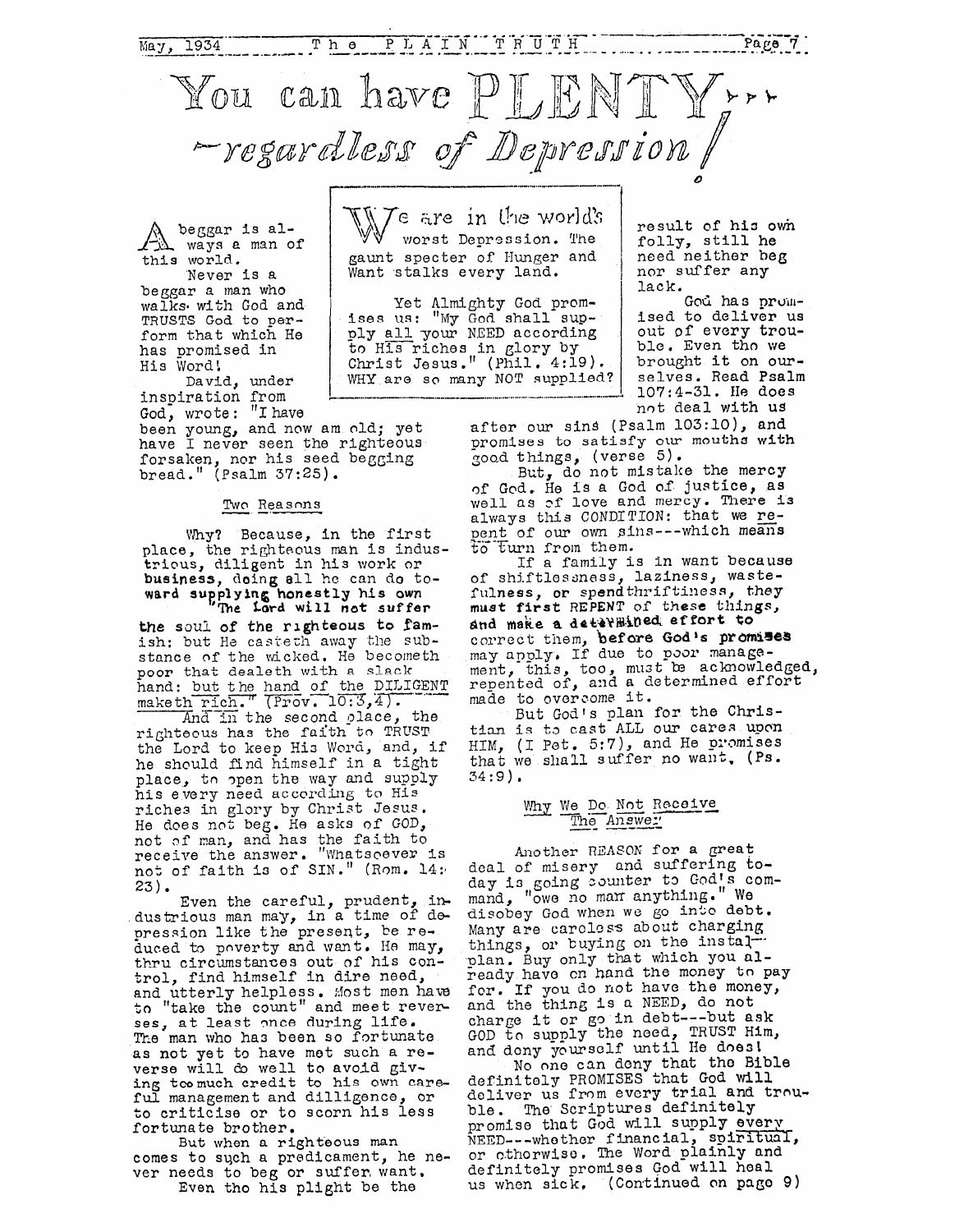#### ARE THE TEN COMMANDMENTS IN THE LAW OF MOSES?

(Continued from page 5) and it is a law complete in itself, for HE ADDED NO MORE.<br>Since this law did not come

by or thru Moses, it cannot be<br>called the law of Moses. Nowhere in all the Bible can you find a single. one of the Ten Commandments men-<br>tioned in any text where the words<br>"Iaw of moses" are used! Nowhere<br>does the Bible call the Ten Com-<br>mandments the "law of Moses." And if the Bible does not, we should not. The Ten Commandments form the law referred to as "God's Law," or "His Commandments," and "My Commandments."

Where shall we go for a clean-<br>cut definition of SIN? Surely the Bible will clearly define anything<br>as vital as SIN. "Sin is the trans-<br>gression of the law/" (I John 3:4). WHAT law? Surely not, one which was Jone away. Surely, also, a very definite, cleanly-expressed law, and not just a collection of un-<br>related precepts scattered here and there, subject to our own decision as to which we think binding and which not. Jesus made it clear that the particular law it is sin to transgress is the Ten Commandments. Paul made this clear. So does James, So does John. Surely it is SIN to have other gods before Him, or to swear, or to lie,

steal, murder, commit adultery.<br>Notice, too, Moses did not WRITE this law. God wrote this law in two tables of stone. Since God gave this law direct to the people, with His own voice, and since its original-authorship was God's, written with the very finger of<br>God, it is GOD'S law, and not Mos-<br>es' law. And it is COMPLETE in<br>itself. "He added no more." So if moses gave them a law, it was not this law, or part of this law, or added to this law, for to this law God "added no more."

#### anours Gave a Separate Law

When, therefore, we read in<br>Deut. 33:4 that "MOSES commanded us a law," we know it was an entirely different and separate law.

Study also Nehemiah 9:14:"and commandedst them precepts, statutes and laws, BY THE HAND OF MOSES thy servant." These were different from the Commandments God commanded them direct from heaven, mentioned in verse 13.

Now to prove there are TWO entirely separate laws---that the Ten Commandments are considered by God Himself as different and separate from the law of Moses---examine II Kings 21:8. God is speak-

ing: "only if they will observe to do according to all that I HAVE COM-MANDED THEM, and according<br>all the law that my servant MOSES commanded them." Read It again. according to God speaks-plainly of one law which He says "I have commanded them," and of another different law which He says "My servant Moses commanded them." Surely no one can twist or wrest this into anything but TWO separate laws.

## Written Differently

Now how was Moses' law written? See Deut. 31:24-26. "When Moses had made an end ofwriting the words of THIS law in a book . . . Moses commanded . . . take this book of the law, and put it in the side of the ark of the covenant."

Notice Moses' law was written IN A BOOK, and is distinctly called "THE BOOK OF THE LAW." It was kept IN THE SIDE OF the ark.

- But how was God's Law written? "And the Lord delivered unto me two tables of stone written WITH THE FIN-<br>GER OF GOD! and on them was written according to all the words which the Lord spake with you." (Deut. 9:10. See also Ex. 31:18).

Now see where the Ten Commandments were kept. "There was nothing in the ark save the two tables which Moses put thereir at Horeb." (II Chron. 5:10). Heb. 9:4 shows they were in the inner apartment, the Holy of Holies.

Some will argue that Moses broke the original tables of stone, (Deut. 9:17), and then ask us to believe that Moses wrote the second set of tables which were in the ark. But read Deut. 10:1-5. The Lord says, verse 2, "and I will write on the<br>tables," and verse 4 says the Lord DID do the writing, and verse 5 says these were the same tables which were placed in the ark.

Some, too. may argue that Mo-<br>ses wrote the Ten Commandments in the writing of the Old Testament, claiming that made it Moses law. But by the same argument, it is, then, MY law, for I, too, have written out all the Ten Commandments several times. When Moses wrote them, he was merely copying them, as thousands<br>have done. Original writing establishes authorship, and the original writing was God's.

To sum up, God gave the people a law direct, face to face, with His own voice. Another different law was given thru Moses. The Commandments were written with the very finger of God on two tables of stone. Moses' law was written by Moses in a book. The Commandments ware kept INside the ark, in the Holy of Holies,<br>under the mercy seat, (Ex. 25:21),<br>but the "book of the law" of Moses